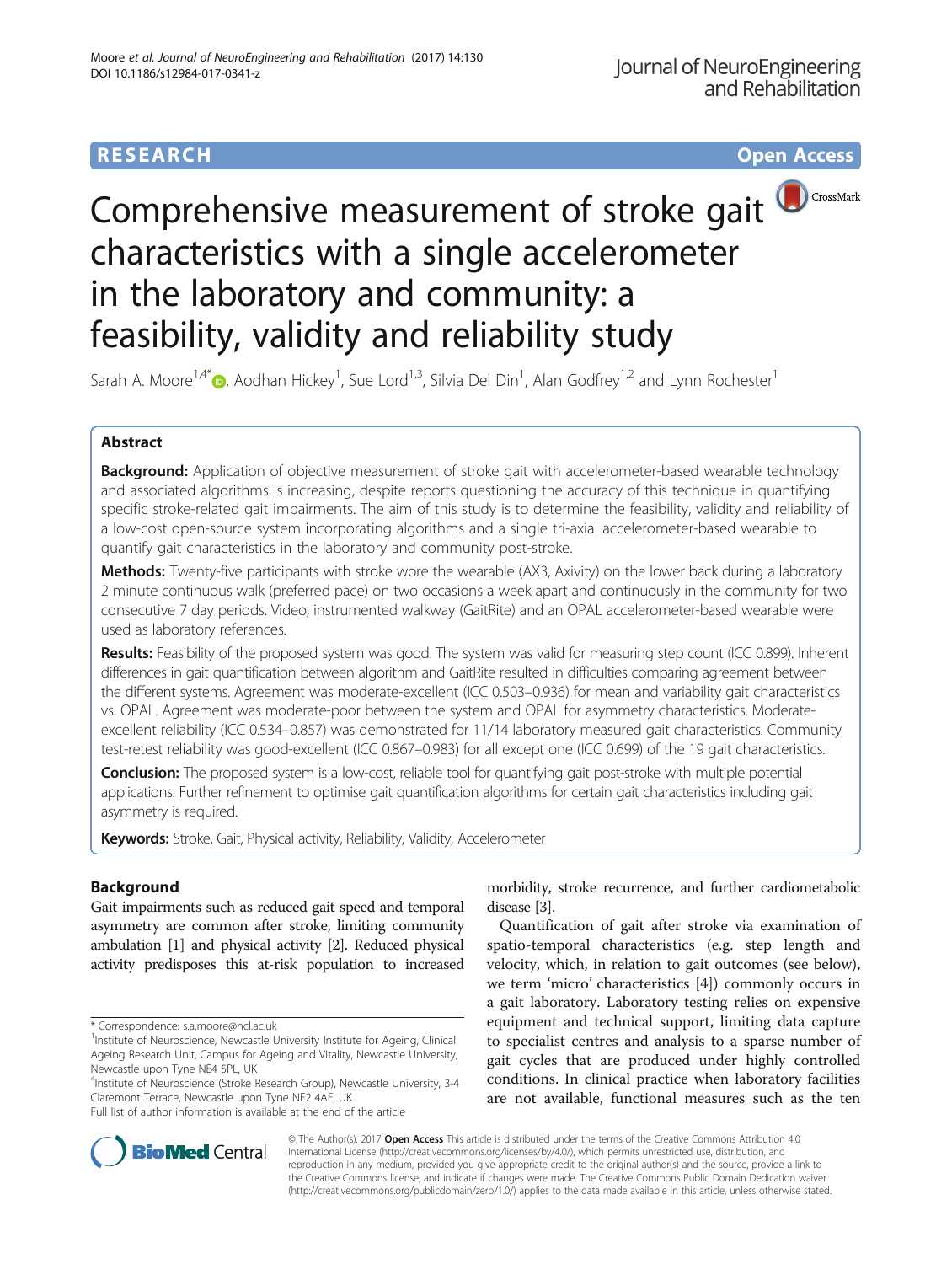metre walk test [\[5\]](#page-8-0) and the Dynamic Gait Index [\[6](#page-8-0)] are commonly used to measure gait after stroke [[5\]](#page-8-0). These approaches are limited however for three key reasons: measures of gait velocity and function may not detect gait quality or asymmetry; one-off testing in a controlled environment does not inform about day to day variability in performance or the challenges of realworld walking and visual observation and stop watch timing can be limited by observer error. Instrumented walkways such as the GaitRite system are another potential method of measuring gait via a pressure sensitive mat that detects footfall location and timing during walking [[7\]](#page-8-0). Electronic measurement with the GaitRite system reduces observer bias and the system has been shown to have good to excellent intra and inter-rater reliability in sub-acute stroke [\[8](#page-8-0)]. One-off testing with the GaitRite system however prohibits understanding of community walking.

The use of accelerometer-based wearable technology (wearables) to quantify micro gait characteristics has gained popularity in stroke research with open-source, data processing platforms facilitating ease of application [[9, 10\]](#page-8-0). Wearable technology offers a low-cost method of quantifying gait in the clinic and can reduce the bias of manual recording techniques [\[11](#page-8-0)]. In the community wearable technology can be used to increase ecological validity and reduce observer bias and attentional compensation associated with clinic testing [\[12\]](#page-8-0).

Capturing levels of physical activity is also possible using wearables [\[13](#page-8-0)] and this field appears more advanced in stroke research than measurement of spatio-temporal features of gait which is, by comparison, novel. Traditionally, physical activity outcomes that describe the 'volume' of activity after stroke such as step count are reported [\[14\]](#page-8-0) but these have now been extended to include more nuanced and informative outcomes such as the pattern and variability of activity [[15, 16](#page-8-0)]. We refer to this grouping of volume, pattern and variability physical activity measures as 'macro' gait outcomes [\[4](#page-8-0)].

Research examining the application of wearables to measure micro and macro gait outcomes in stroke is emerging [\[17](#page-8-0)–[21\]](#page-8-0). Although this application of wearable technology is promising, a number of potential problems require consideration for future use of wearable technology in stroke. Potential problems include: application of inertial measurement units with short battery lives necessitating regular recharging (limiting community application) [\[22\]](#page-8-0); use of multiple wearables resulting in a high researcher/participant burden [[4\]](#page-8-0); use of engineering terminology to describe gait measures reducing clinical application [\[4](#page-8-0)] and validation against manual recording techniques leading to potential bias [\[21](#page-8-0)]. The hemiparetic gait pattern adds a further challenge to

development of accurate algorithms for detection and processing of discrete spatio-temporal features such as step asymmetry [[17](#page-8-0)]. Also, to date research has focused on measuring either physical activity or spatio-temporal aspects of gait, rather than integrating both which would allow for more targeted rehabilitation approaches. The use of a single wearable that could capture both spatiotemporal and physical activity aspects of gait over time in the community could address some of the problems highlighted above. Previous work has demonstrated the feasibility of instrumenting gait with a single wearable positioned on the fifth lumbar vertebrae [\[23](#page-8-0), [24\]](#page-8-0). This location enables the optimal functionality of the algorithms selected for both spatio-temporal and physical activity aspects of gait in healthy participants. This functionality however, has not been confirmed in stroke where pathological gait is commonly observed.

The aims of this study were to determine the feasibility, reliability and validity of a low-cost open-source system, incorporating algorithms and a single tri-axial accelerometer-based wearable (AX3), to comprehensively quantify gait in terms of both spatio-temporal (micro) and physical activity (macro) outcomes in the laboratory and community post-stroke.

## Methods

Study design: Cross-sectional (Time point 1 and Time point 2) and observational/longitudinal (Week 1 and Week 2).

Setting: Gait laboratory, Clinical Ageing Research Unit, Campus for Ageing and Vitality, Newcastle upon Tyne and community settings in North East England.

#### Participants: Inclusion criteria

Community dwelling stroke survivor; at least 1 month post-stroke onset; mild to moderate gait deficit defined by clinical observation of asymmetry of gait including reduced stance time, increased swing time in the affected limb and/or reduced gait speed/balance problems; no changes in gait-related ability over the past month based on self-report and able to walk 10 m with/without a stick (cane or quadropod cane). Exclusion criteria: medical problems other than stroke impacting on gait e.g. osteoarthritis. Participants were recruited via advertisement or therapist referral. All eligible participants were consecutively invited to participate in the study. The study was approved by the Greater Manchester West Research and Ethics Committee. All subjects gave informed written consent for the study according to the Declaration of Helsinki.

#### Demographic and clinical measures

Participant age, gender, date of stroke, stroke type (Oxford Community Stroke Project Classification [\[25](#page-8-0)]), stroke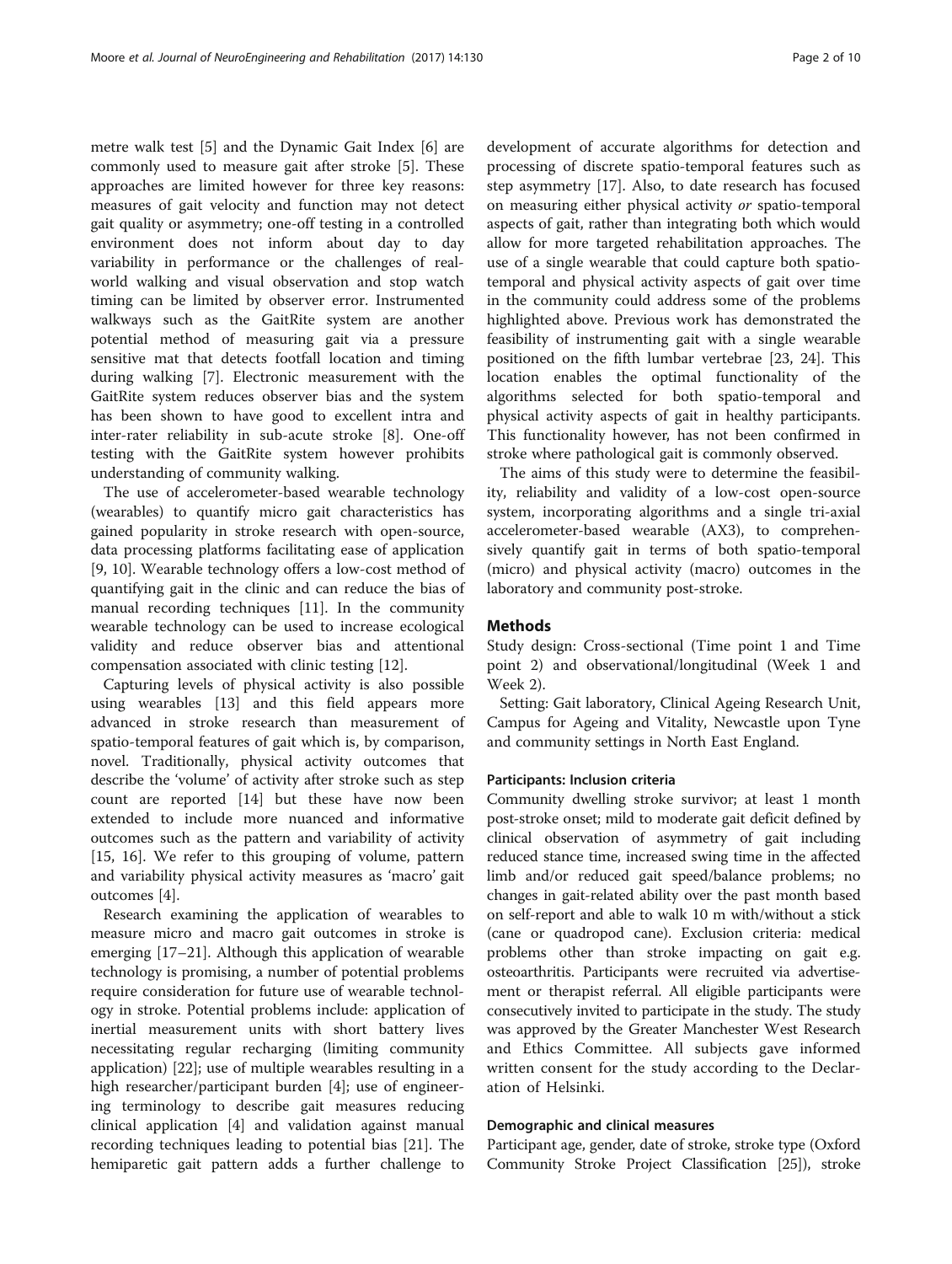impairment (National Institute of Health Stroke Scale [[26](#page-8-0)] hemiplegia (clinical observation by two independent experienced clinicians), walking stick use, ankle foot orthosis (AFO) use, height and weight were recorded at baseline.

#### Test protocol for laboratory-based outcomes

Participants were asked to walk for 2 minutes continuously around a 25 m track at self-selected speed in a laboratory instrumented with a GaitRite system whilst wearing an AX3 wearable (see instrumentation) affixed with double sided tape and Hypafix (BSN Medical Limited, Hull, UK) at the fifth lumbar vertebrae (L5). A continuous rather than intermittent walk was chosen based on previous methodological findings [\[27](#page-8-0)].

## Validity

Three tools were used during the walking trial to establish the validity of the AX3 wearable: GaitRite instrumented walkway; high grade wearable data capture system (OPAL, APDM) and video (to facilitate manual step count checking and visual inspection of stroke related impairment). The GaitRite mat was placed in the 25 m circuit (see instrumentation and Fig. 1) to allow measurement of the spatio-temporal aspects of gait. The single wireless OPAL device was affixed directly adjacent to the AX3 at L5 and held in place by double sided tape and Hypafix (see instrumentation).

#### Test-retest reliability

Test-retest reliability of the AX3 was established by repeating the walking trial 1 week later  $(\pm 2 \text{ days})$  and comparing measures taken at the first walking trial (T1) with the second (T2). Walking aid and AFO conditions were matched over trials.

## Test protocol for community-based outcomes

In order to assess feasibility and test-retest reliability of the AX3 wearable in the community participants were asked to wear the AX3 wearable for two consecutive 7 day periods. After completing the laboratory protocol at

T1 participants were provided with an AX3 wearable to wear for 7 days in the community (Week 1). The wearable was worn continuously except for skin cleaning or during bathing/swimming (the wearable was water resistant but not waterproof). Participants, or a family member who could assist, were instructed how to remove and reattach the wearable. The data from the wearable was downloaded on the participants return to the clinic at T2. The participants were then asked to wear the wearable for a second consecutive 7 days (Week 2). The wearable was returned by participants in a pre-paid envelope and data downloaded. During the 2 week measurement period participants completed a daily log of daily activities wear time and any problems with the wearable. This log was reviewed at T2 clinic appointment and each participant was questioned on comfort and application of the wearable. This data was used alongside wearable data capture to assess feasibility.

## Instrumentation

## Low-cost wearable

The AX3 is a single tri-axial accelerometer-based wearable (AX3, Axivity, York, UK<https://axivity.com/>, cost  $\approx$ £100, dimensions 23.0 mm × 32.5 mm × 7.6 mm). The AX3 weighs 11 g, has a memory of 512 Mb and a battery life of 14 days. AX3 data capture is 100 Hz (16-bit resolution) at a range of ±8 g. Recorded AX3 accelerations were stored locally on the device's internal memory and downloaded upon the completion of each walking trial.

## Video

A Samsung W200, 25 Hz video camera was used to record walking trials to allow visual inspection for manual counting of steps within the gait task and visual observation of asymmetry.

#### Instrumented walkway

Dimensions were 7.0  $m \times 0.6$  m and had a spatial accuracy of 1.27 cm and a temporal accuracy of one sample (240 Hz, ~4.17 ms) (GaitRite: Platinum model GaitRite,

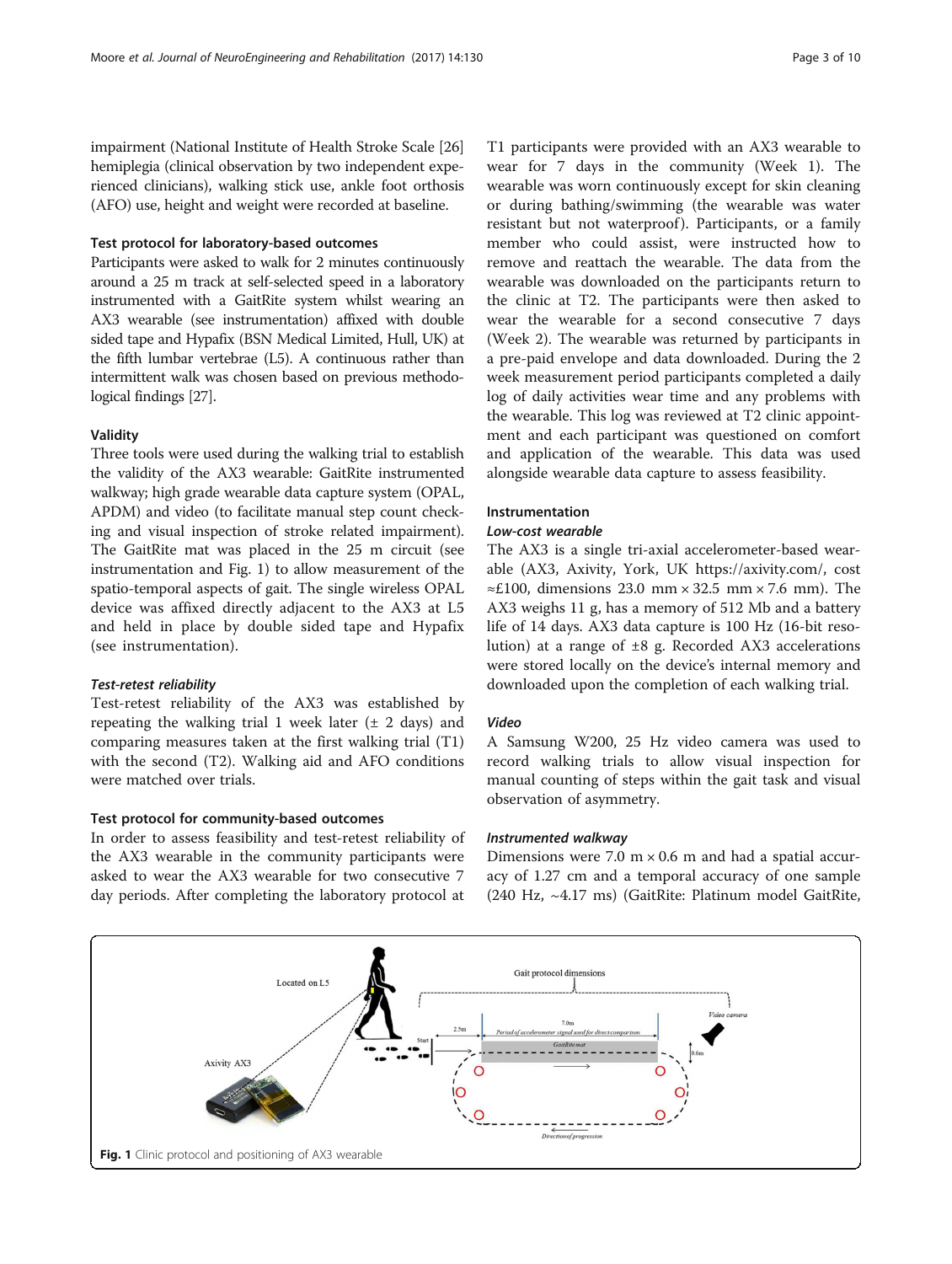software version 4.5, CIR systems, NJ, USA). Gaitrite has been used extensively in the quantification of spatiotemporal measures in stroke [\[8](#page-8-0), [28](#page-8-0)].

High-cost wearable system The OPAL wireless accelerometer-based wearable system (APDM, Inc., Portland, OR, USA, [https://www.apdm.com/wearable](https://www.apdm.com/wearable-sensors)[sensors\)](https://www.apdm.com/wearable-sensors) comprises a tri-axial accelerometer, gyroscope and magnetometer [[18\]](#page-8-0) (128 Hz, 8Gb, 16 h of logging 8 h of streaming). The OPAL system has been used previously in stroke for quantification of spatio-temporal measures [\[18, 20\]](#page-8-0). Only accelerometer data were used in the analysis.

### Data synchronisation

Video, GaitRite and OPAL were synchronised in time with the AX3 recordings. The quartz-stabilized real-time clock of the AX3 and OPAL systems (accuracy: 20 ppm) were synchronized with the computer used for the GaitRite recordings, and for each walking trial, the start and stop time were recorded by the assessor. Start and stop times were subsequently input to a bespoke MATLAB program that automatically segmented and analysed the accelerometer data. AX3 and OPAL data corresponding to steps leading to and after contact with the GaitRite were excluded from analysis so a direct comparison could be made between the wearables and instrumented walkway.

#### Wearable algorithms

#### Micro (spatio-temporal) outcomes

The 14 temporal and spatial gait characteristics defined by Lord et al. (2013) [[29](#page-8-0)] were quantified from the AX3 and OPAL wearables and GaitRite. Mean gait values were calculated for step time, stance time, (time stance foot was in contact with the ground for a given stride), swing time (duration a foot was not in contact with the ground for a given stride), step length and step velocity. The standard deviation from all steps was calculated to determine step variability. Asymmetry was calculated as the absolute difference between consecutive left and right steps. Algorithm and data segmentation techniques applied to both the AX3 and the OPAL data and rationale have been described in full previously [\[9](#page-8-0)]. In brief the vertical acceleration underwent continuous wavelet transformation to estimate initial contact and final contact in the gait cycle while the inverted pendulum model was used in conjunction with those outcomes for spatial data.

## Macro (physical activity) outcomes

A validated free-living algorithm [[30](#page-8-0)] was used to quantify macro characteristics (e.g. volume, pattern and variability) Volume was quantified as total daily step count. Pattern was quantified as number of daily walking bouts (minimum

bout length defined as three steps [[31\]](#page-9-0)), mean length of walking bouts (s) and alpha  $(\alpha)$  as the distribution of ambulatory bouts (a lower  $\alpha$  indicates that the distribution is derived from a greater proportion of longer bouts [\[32](#page-9-0), [33](#page-9-0)]). Variability was described as the within subject variability of bout length calculated from the maximum likelihood technique due to non-normality of data [[34](#page-9-0)]. A high variability indicates a more varied pattern of walking.

## Statistical analysis

Analysis was completed using SPSS v23 (IBM). Normality of data was tested with a Shapiro-Wilk test. Descriptive statistics (median and interquartile range) were calculated for gait characteristics measured by AX3 and OPAL wearables and GaitRite. Bland-Altman plots were used to visually check for non-linear or heteroscedastic distributions of error between AX3 and clinic references. Data for two participants who wore a fixed plastic AFO were removed from the analysis as individual data analysis (including video observations) revealed the algorithms applied were not appropriate for these two participants. This finding was likely due to fixed nature of the AFO impacting on heel strike and the performance of the algorithm which was developed based on the detection of initial and final contact within the gait cycle. Individuals who wore a push aequi AFO were able to achieve some degree of plantarflexion therefore were included in the analysis.

Agreement between AX3 measurements and video, OPAL and GaitRite and on AX3 measures at T1 compared with T2 were formally tested using intraclass correlation coefficient, Spearman's rank correlation coefficients (r) and limits of agreement (LoA) expressed as a percentage of the mean of the two measures and the 95% LoA.

For all analysis statistical significance was set at  $p < 0.05$ . Predefined acceptance ratings for ICCs were set at excellent (≥.900, 0.0–4.9%), good (0.750–0.899, 5.0–9.9%), moderate (0.500–0.749, 10.0–49.9%) and poor (<0.500, >50.0%) [\[35\]](#page-9-0).

#### Participant characteristics

Participant demographic and clinical data are shown in Table [1.](#page-4-0) The sample had a heterogeneous mix of gait speeds (range 0.14–1.4 m/s). Video observation of participants by two experienced clinicians showed 15 of the 23 participants (65%) had marked hemiplegia (moderate to severe) impacting on gait symmetry.

#### Results

## Laboratory-based measures Feasibility

25/25 participants completed the testing protocol with no adverse events or AX3 wearable missing data. We were able to quantify all fourteen spatio-temporal gait characteristics in all 23 participants included in the analysis.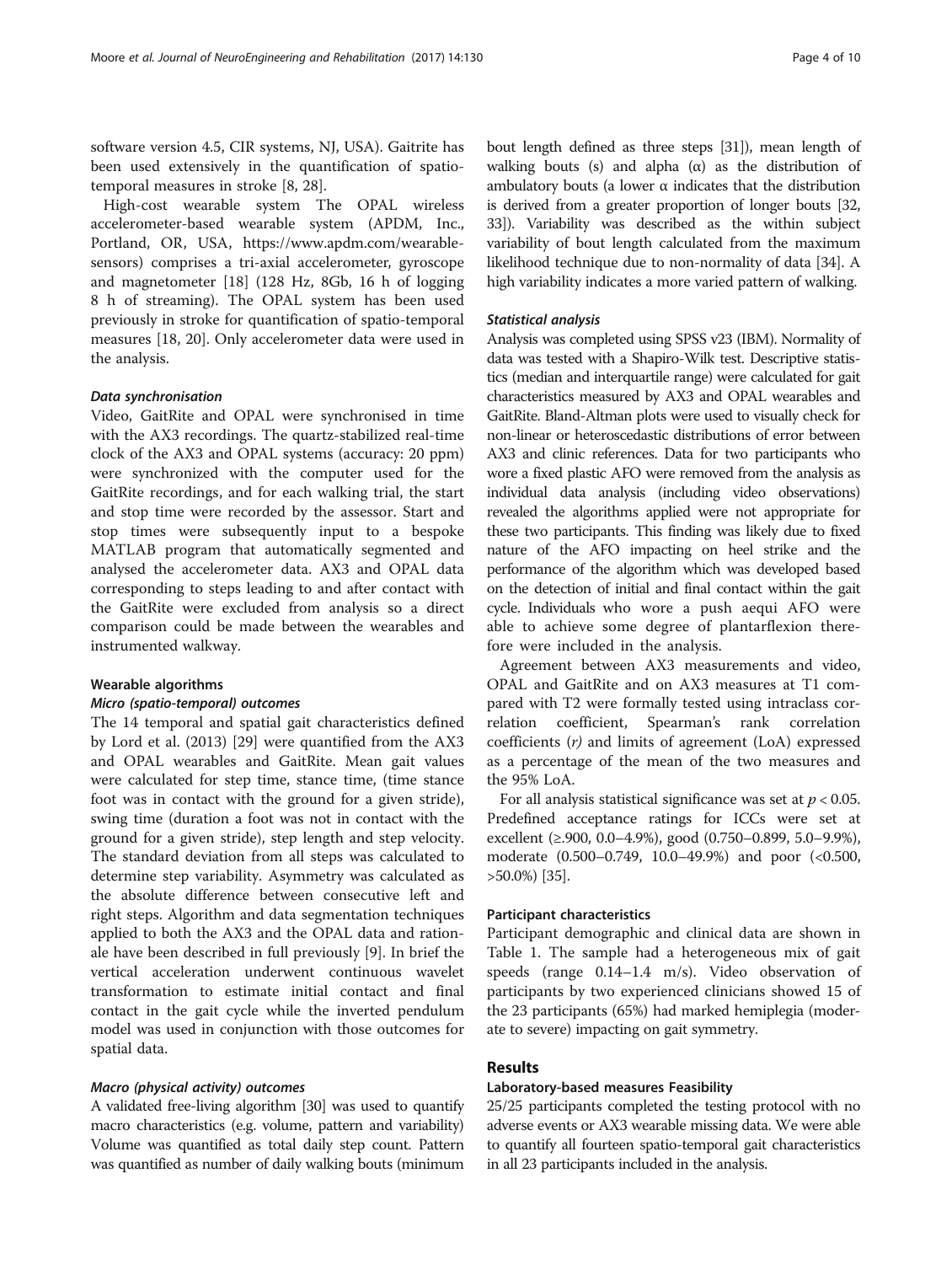## <span id="page-4-0"></span>Table 1 Participant characteristics

| Demographics $(n = 25)$        |                           |
|--------------------------------|---------------------------|
| Gender (male/female)           | 19/4                      |
| Age (years)                    | $63 \pm 11$               |
| Stroke characteristics         |                           |
| Time since stroke (months)     | $66 \pm 48$ (range 5-201) |
| Stroke subtype (OCSP)          |                           |
| Total anterior circulation     | 11                        |
| Partial anterior circulation   | 6                         |
| Lacunar                        | 3                         |
| Posterior circulation          | 3                         |
| Stroke impairment (number (%)) |                           |
| NIHSS score (0-40)             | $4 \pm 3$ (range 0-11)    |
| NIHSS lower limb score (0-4)   | $1 \pm 0.7$ (range 0-3)   |
| Walking speed (m/s)            | $0.9 + 0.4$               |
| Marked Hemiplegia (Yes/No)     | 15/8                      |
| Walking aid                    | 3 (13%)                   |
| Push Aequi ankle foot orthosis | 4 (17%)                   |

OCSP Oxford community Stroke Project, % Percentage, NIHSS National Institute for Health Stroke Scale

## Validity (AX3 wearable system vs. clinic references)

Absolute agreement between AX3 wearable and video step count was good (median 210 (interquartile range 41) vs. 206 (36), median difference 4 (2%), ICC 0.899,  $P \le 0.01$ , LoA expressed as a percentage of the mean of the two measures 0.4 (95% LoA 49.6, −38.6).

Table 2 demonstrates agreement for spatio-temporal measurement between AX3 wearable system and two references (GaitRite and OPAL). Absolute agreement between the system and GaitRite was moderate to good for mean step velocity, step time, stance time, step time and stance time variability (ICCs 0.724–0.802) but poor for all other micro characteristics. Absolute agreement between the system and OPAL was moderate to excellent for all mean and variability characteristics and swing and stance time asymmetry (ICCs 0.504–0.974) but poor for step length and step time asymmetry. Overall agreement between the system and references was superior for mean and variability characteristics compared with asymmetry characteristics.

#### Reliability

Table [3](#page-5-0) demonstrates the agreement between laboratory AX3 wearable system micro outcome measurement (T1 vs. T2). Absolute agreement was moderate to excellent (ICCs 0.534–0.858) for all measures except mean step length, step velocity variability and step length asymmetry. Relative

| Table 2 Laboratory based agreement between AX3 wearable system, Gait Rite and OPAL for micro gait characteristics |  |  |
|-------------------------------------------------------------------------------------------------------------------|--|--|
|-------------------------------------------------------------------------------------------------------------------|--|--|

| Variable                   |            | AX3 wearable system vs. GaitRite |                         | AX3 wearable system vs. OPAL |            |                         |  |
|----------------------------|------------|----------------------------------|-------------------------|------------------------------|------------|-------------------------|--|
|                            | ICC        |                                  | LoA % (95% LoA)         | ICC                          | r          | LoA % (95% LoA)         |  |
| Micro gait characteristics |            |                                  |                         |                              |            |                         |  |
| Mean                       |            |                                  |                         |                              |            |                         |  |
| Step velocity (m/s)        | $0.744**$  | $0.632**$                        | $1.1$ (0.06, $-0.043$ ) | $0.923**$                    | $0.871***$ | $0.4$ (0.19, 0.22)      |  |
| Step length (m)            | $-0.411$   | 0.035                            | $1.5(0.56, -0.35)$      | $0.831***$                   | $0.784**$  | $0.6$ (0.22, $-0.18$ )  |  |
| Step time (s)              | $0.797**$  | $0.917**$                        | $1.1$ (0.38, $-0.38$ )  | $0.890**$                    | $0.948**$  | $0.6$ (0.25, $-0.17$ )  |  |
| Swing time (s)             | $0.431*$   | $0.558**$                        | $1.3(0.40,-0.21)$       | $0.900**$                    | $0.944**$  | $0.8$ (0.22, $-0.17$ )  |  |
| Stance time (s)            | $0.758***$ | $0.902**$                        | $1.2$ (0.50, $-0.60$ )  | $0.876***$                   | $0.871**$  | $0.6$ (0.28, $-0.17$ )  |  |
| Variability                |            |                                  |                         |                              |            |                         |  |
| Step velocity (m/s)        | 0.052      | 0.261                            | $3.8(0.28, -0.05)$      | $0.658**$                    | $0.503*$   | $2.1$ (0.17, $-0.23$ )  |  |
| Step length (m)            | $0.457**$  | 0.121                            | 2.9 (0.175, -0.036)     | $0.884**$                    | $0.616***$ | $1.6$ (0.08, $-0.104$ ) |  |
| Step time (s)              | $0.802**$  | $0.688**$                        | $4.5(0.25, -0.13)$      | $0.972**$                    | $0.940**$  | $1.6(0.09, -0.10)$      |  |
| Swing time (s)             | 0.389      | $0.694**$                        | $6.4$ (0.33, $-0.15$ )  | $0.968**$                    | $0.928**$  | $1.7(0.1, -0.11)$       |  |
| Stance time (s)            | $0.724***$ | $0.766**$                        | $4.3$ (0.26, $-0.12$ )  | $0.974**$                    | $0.936***$ | $1.5(0.09, -0.11)$      |  |
| Asymmetry                  |            |                                  |                         |                              |            |                         |  |
| Step length (m)            | 0.442      | 0.001                            | $4.5$ (0.25, $-0.18$ )  | 0.464                        | 0.381      | $3.6(0.2, -0.22)$       |  |
| Step time (s)              | 0.178      | $0.601***$                       | $3.9(0.49, -0.75)$      | $0.492*$                     | $0.558**$  | $4(0.13, -0.08)$        |  |
| Swing time (s)             | 0.320      | $0.454*$                         | $6.7$ (0.23, $-0.33$ )  | $0.539*$                     | $0.733**$  | $4.7(0.13, -0.08)$      |  |
| Stance time (s)            | 0.439      | $0.570**$                        | $6(0.216, -0.30)$       | $0.504*$                     | $0.592**$  | $4.9(0.15, -0.09)$      |  |

Vs. versus, ICC Intraclass correlation coefficient, r Spearman's rank correlation coefficient, LoA% limits of agreement as a percentage of the mean of the two systems

 $*p \leq 0.01$   $*p \leq 0.05$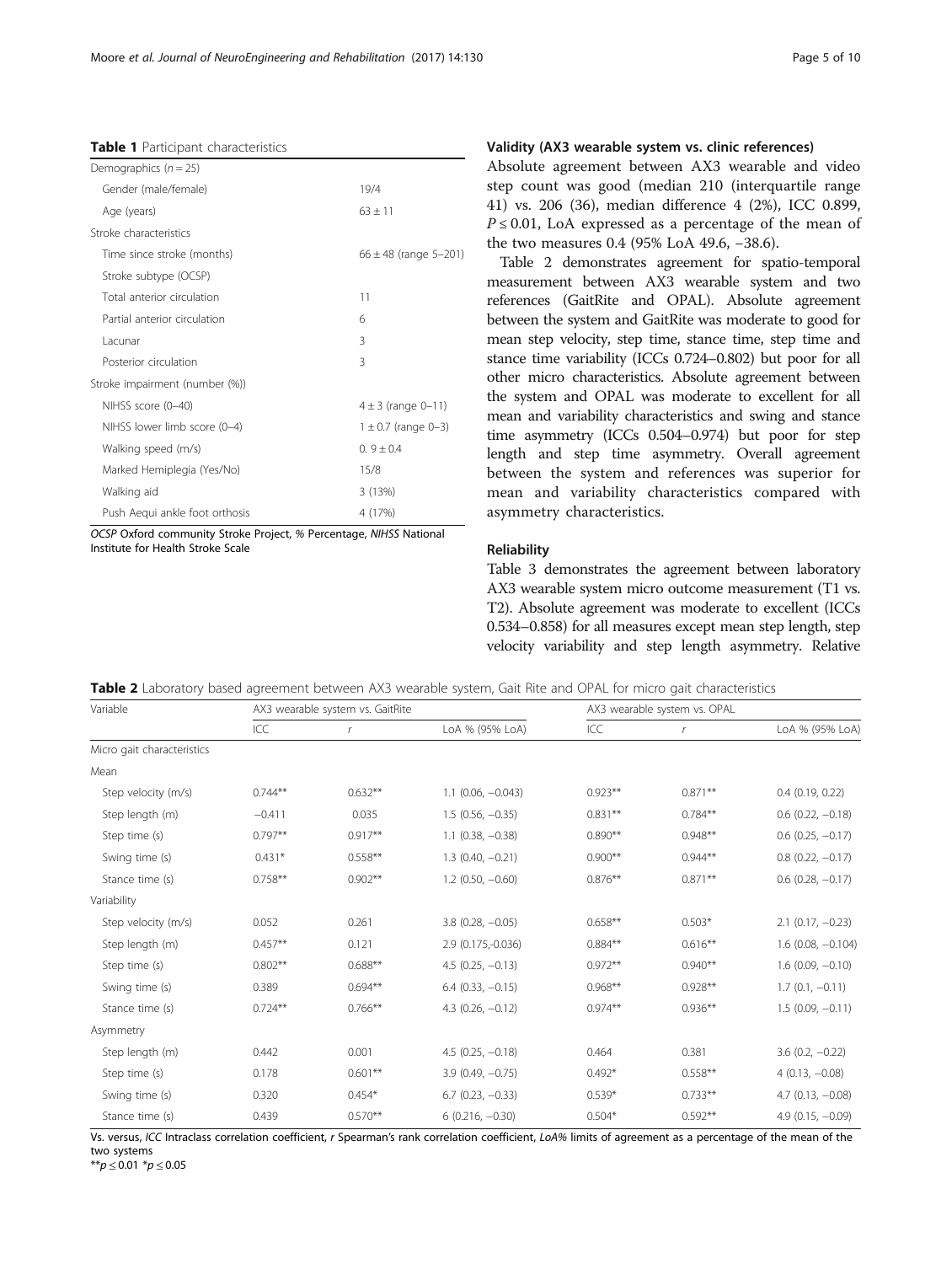| Variable            | Median (IQR) |              | Correlations/agreements |            |                        |              |
|---------------------|--------------|--------------|-------------------------|------------|------------------------|--------------|
|                     | Time point 1 | Time point 2 | Median difference (%)   | ICC        | LoA % (95% LoA)        | $\mathsf{r}$ |
| Mean                |              |              |                         |            |                        |              |
| Step velocity (m/s) | 1.08(0.40)   | 1.08(0.345)  | $0(0\%)$                | $0.534*$   | $1.0$ (0.34, $-0.30$ ) | $0.547**$    |
| Step length (m)     | 0.657(0.113) | 0.642(0.140) | $-0.015 (-2%)$          | 0.419      | $1.0(0.31, -0.32)$     | $0.572**$    |
| Step time (s)       | 0.600(0.130) | 0.601(0.123) | $-0.001(0.2\%)$         | $0.844**$  | $1.0$ (0.28, $-0.3$ )  | $0.941**$    |
| Swing time (s)      | 0.485(0.174) | 0.467(0.117) | $-0.018$ $(-4%)$        | $0.858**$  | $1.0$ (0.24, $-0.28$ ) | $0.926**$    |
| Stance time (s)     | 0.743(0.136) | 0.740(0.130) | $-0.003$ $(-0.4\%)$     | $0.819**$  | $0.78$ $(0.32, -0.34)$ | $0.930**$    |
| Variability         |              |              |                         |            |                        |              |
| Step velocity (m/s) | 0.150(0.053) | 0.162(0.130) | 0.012(7%)               | 0.343      | $3.7(0.33, -0.26)$     | $0.427*$     |
| Step length (m)     | 0.082(0.077) | 0.123(0.131) | 0.041(33%)              | $0.632**$  | $2.8$ (0.21, $-0.13$ ) | $0.693**$    |
| Step time (s)       | 0.056(0.097) | 0.082(0.208) | 0.026 (32%)             | $0.777**$  | $4.17(0.36, -0.24)$    | $0.886**$    |
| Swing time (s)      | 0.063(0.098) | 0.082(0.168) | 0.019(23%)              | $0.793**$  | $4.1(0.33, -0.23)$     | $0.901**$    |
| Stance time (s)     | 0.062(0.104) | 0.087(0.195) | 0.025(29%)              | $0.784**$  | $4(0.36, -0.24)$       | $0.909**$    |
| Asymmetry           |              |              |                         |            |                        |              |
| Step length (m)     | 0.084(0.216) | 0.106(0.125) | 0.022(21%)              | $-0.194$   | $5.1$ (0.36, $-0.32$ ) | 0.015        |
| Step time (s)       | 0.045(0.085) | 0.036(0.077) | 0.009(25%)              | $0.813***$ | $3.6(0.14, -0.12)$     | $0.628**$    |
| Swing time (s)      | 0.044(0.077) | 0.035(0.082) | $-0.009(26%)$           | $0.857**$  | $3.3(0.12, -0.10)$     | $0.545***$   |
| Stance time (s)     | 0.045(0.087) | 0.042(0.075) | $-0.003(7%)$            | $0.857**$  | $3.2(0.11, -0.11)$     | $0.525***$   |

<span id="page-5-0"></span>Table 3 Laboratory based test-retest reliability (1 week apart) for AX3 wearable system micro gait measurement

T1 Time point 1, T2 Time point 2, IQR Interquartile range, ICC Intraclass correlation coefficient, LoA% limits of agreement as a percentage of the mean of the two systems, r Spearman's rank correlation coefficient

 $*p \leq 0.01$   $*p \leq 0.05$ 

agreement was moderate to excellent (r 0.525–0.941) for all measure except step velocity variability and step length asymmetry.

## Community based outcomes

## Feasibility

25/25 participants completed the community free living protocol 24 h a day for 7 days, only removing to bathe. There were no missing data sets. The AX3 battery life lasted for over the seven-day monitoring period. Participant logs and questioning during clinic visits indicated participants found the AX3 monitor comfortable to wear and easy to apply. Participants with upper limb impairment reported they either got an informal carer to assist with the application or managed an adapted technique of application with one arm.

Table [4](#page-6-0) demonstrates agreement between community habitual physical activity and spatio-temporal measurement by AX3 wearable system (Week 1 vs. Week 2). Absolute agreement was moderate to excellent for all measures (ICCs 0.668–0.982).

## **Discussion**

This is the first study to investigate the feasibility, reliability and validity of a low-cost system incorporating algorithms and a single tri-axial accelerometer-based wearable (AX3) in quantifying a comprehensive assessment of both micro and macro gait characteristics post-stroke. The feasibility of using the AX3 wearable system was excellent with individuals with mild to moderate gait impairment following stroke. In the laboratory validity of the AX3 wearable system measurement of micro characteristics was assessed by comparison to three references (video, GaitRite, OPAL) with positive results. Test re-test reliability of the AX3 wearable system in both the laboratory and the community was moderate to excellent for all bar three of the gait measurements.

Breaking down the raw signal from a single wearable to quantify discrete gait characteristics is a potentially useful approach for quantifying specific gait impairments post-stroke and allows 'real world' measurement of these characteristics. Quantification of spatio-temporal characteristics by the AX3 system was compared with two references (GaitRite and OPAL). Agreement for mean gait characteristics between the AX3 wearable system and GaitRite was moderate to good for three measures, but poor for swing time and step length. The poor agreement for swing time may have been due to a limitation of the algorithm which estimated swing time from the difference between stride time and stance time which could lead to small inaccuracies [[9](#page-8-0)]. Poor agreement between step length may have been due to the algorithm as it is based on a healthy model of gait assuming a rhythmical, linear and compass gait cycle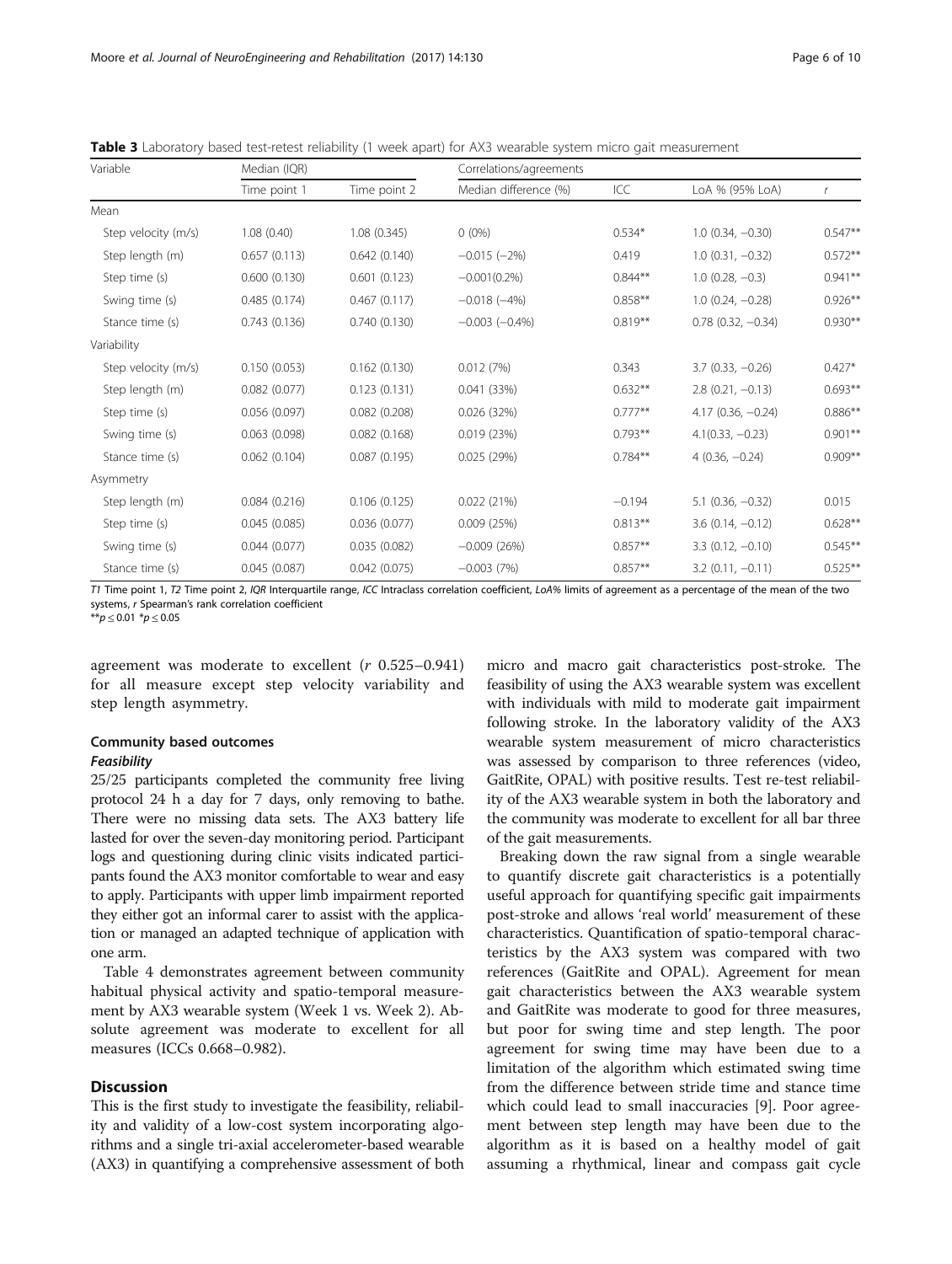| Variables                           | Median (IQR) |               | Agreement             |            |                            |            |
|-------------------------------------|--------------|---------------|-----------------------|------------|----------------------------|------------|
|                                     | Week 1       | Week 2        | Median difference (%) | ICC        | LoA % (95% LoA)            | $\, r$     |
| Macro characteristics               |              |               |                       |            |                            |            |
| Total daily step count              | 7825 (6428)  | 7191 (5920)   | $-634 (-9%)$          | $0.917**$  | $0.9(3138, -4470)$         | $0.892**$  |
| Mean walking bout length (s)        | 17.12 (2.56) | 16.3(6.2)     | $-0.82$ $(-5%)$       | $0.919**$  | $0.4$ (3.036, $-3.565$ )   | $0.894**$  |
| Total number of daily walking bouts | 535 (288)    | 462 (237)     | $-73(16)$             | $0.867**$  | $2(226,-272)$              | $0.823**$  |
| Alpha (unit less)                   | 1.614(0.535) | 1.615 (0.068) | 0.001(0.06)           | $0.948**$  | $0.1$ (0.05, $-0.046$ )    | $0.853**$  |
| Variability (s)                     | 0.840(0.057) | 0.842(0.105)  | $0.002(0.2\%)$        | $0.887**$  | $0.2$ (0.08, $-0.094$ )    | $0.801**$  |
| Micro characteristics               |              |               |                       |            |                            |            |
| Mean                                |              |               |                       |            |                            |            |
| Step velocity (m/s)                 | 1.05(0.165)  | 1.07(0.152)   | 0.02(1.9)             | $0.958**$  | $0.17(0.087, -0.093)$      | $0.914**$  |
| Step length (m)                     | 0.610(0.085) | 0.610(0.085)  | 0(0)                  | $0.969**$  | $1.2$ (0.034, $-0.038$ )   | $0.940**$  |
| Step time (s)                       | 0.613(0.353) | 0.622(0.38)   | 0.009(1)              | $0.951**$  | $0.07(0.022, -0.018)$      | $0.889**$  |
| Swing time (s)                      | 0.474(0.032) | 0.475(0.030)  | 0.001(0.2)            | $0.962**$  | $0.07(0.02,-0.013)$        | $0.925***$ |
| Stance time (s)                     | 0.764(0.040) | 0.766(0.047)  | 0.002(0.2)            | $0.942**$  | $0.1$ (0.026, $-0.026$     | $0.863**$  |
| Variability                         |              |               |                       |            |                            |            |
| Step velocity (m/s)                 | 0.385(0.048) | 0.383(0.042)  | $-0.002(-0.5)$        | $0.905***$ | $0.2$ (0.04, $-0.0345$ )   | $0.914**$  |
| Step length (m)                     | 0.162(0.021) | 0.159(0.017)  | $0.003(-2%)$          | $0.944**$  | $0.12$ (0.034, $-0.0384$ ) | $0.940**$  |
| Step time (s)                       | 0.183(0.041) | 0.181(0.044)  | $-0.002(-1)$          | $0.982**$  | $0.17(0.018, -0.0149)$     | $0.889**$  |
| Swing time (s)                      | 0.152(0.040) | 0.150(0.039)  | $-0.002$ $(-1.3)$     | $0.983**$  | $0.15(0.0119,-0.0113)$     | $0.925***$ |
| Stance time (s)                     | 0.193(0.042) | 0.193(0.044)  | 0(0)                  | $0.982**$  | $0.2$ (0.0189, $-0.0169$ ) | $0.863**$  |
| Asymmetry                           |              |               |                       |            |                            |            |
| Step length (m)                     | 0.082(0.019) | 0.090(0.021)  | 0.008(9%)             | $0.668**$  | $0.7$ (0.0337, $-0.0245$ ) | $0.599**$  |
| Step time (s)                       | 0.123(0.037) | 0.120(0.044)  | $-0.003(-2.5)$        | $0.875***$ | $0.6$ (0.0357, $-0.0344$ ) | $0.788**$  |
| Swing time (s)                      | 0.109(0.040) | 0.101(0.049)  | $-0.008$ $(-8%)$      | $0.925***$ | $0.5$ (0.026, $-0.0261$ )  | $0.850**$  |
| Stance time (s)                     | 0.123(0.04)  | 0.109(0.030)  | $-0.01$ $(-13%)$      | $0.878**$  | $0.6$ (0.0357, $-0.0398$ ) | $0.742**$  |

<span id="page-6-0"></span>Table 4 Community based test-retest reliability for AX3 wearable system micro and micro gait measurement

IQR Interquartile range, s seconds, ICC Intraclass correlation coefficient, LoA% limits of agreement as a percentage of the mean of the two systems, r Spearman's rank correlation coefficient

\*\* $p$  ≤ 0.01 \* $p$  ≤ 0.05

(circular trajectory [[36\]](#page-9-0)) which is often not present with marked asymmetry common post-stroke and consequently the model may require refinement in this population. Indeed, a previous study using a single inertial measurement unit has indicated that a higher error rate is present in the detection of initial contact, swing time and stance time in pathological gait (including hemiplegic gait) in comparison to healthy elderly individuals [[18\]](#page-8-0). Previous studies have also indicted it may be necessary to apply an individual correction factor to estimate step/stride length with accelerometry in people with neurological conditions including stroke [[21\]](#page-8-0).

Although GaitRite has been used in the stroke population to quantify gait characteristics [[28\]](#page-8-0), limitations have been observed when making comparisons of wearable measures to instrumented walkways [[9\]](#page-8-0). Limitations relate to inherent differences in mechanisms of data capture as instrumented walkways such as GaitRite use pressure sensing to capture discrete foot falls whereas wearables continuously track acceleration This may have been the reason that the agreement between AX3 wearable system and GaitRite was poor on a number of measures. Agreement between the two wearable systems was better on mean, variability and asymmetry characteristics compared to agreement between the wearable system and the instrumented walkway.

Gait asymmetry is a common consequence of stroke and target of rehabilitation. Formal statistical tests of agreement indicated poor levels of agreement for asymmetry characteristics between the system and references. To explore these findings further individual participant data and formal agreement testing was conducted to explore if gait asymmetry (defined by video observation by experienced stroke clinicians and NIHSS lower limb scores) affected algorithm accuracy (data not reported). Post-hoc analysis indicated agreement was inferior for those with higher levels of asymmetry indicating this requires further exploration and algorithms may require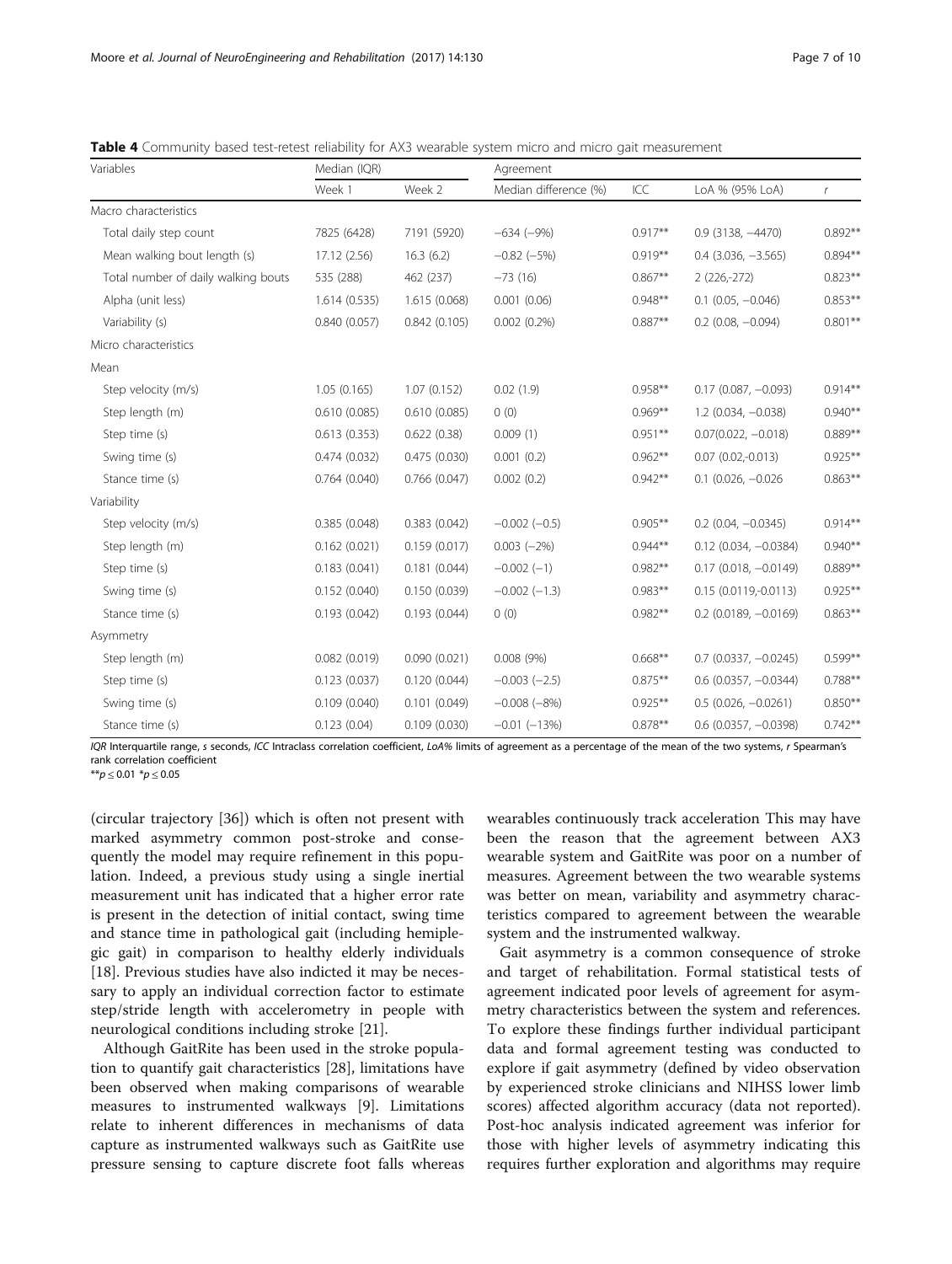refinement for those with marked gait asymmetry, or alternative placement and algorithms sought., Placement of a wearable sensor with appropriate adaptation of algorithms on each lower limb rather than the lower back may be more suitable for detecting asymmetry gait characteristics [\[18](#page-8-0)] but this would double patient burden, cost and increase technical complexity for synchronisation and data fusion. The reliability and validity of bilateral ankle accelerometers has been previously established in a small convenience sample  $(n = 12)$ for determining walking speeds and bouts of walking activity in the clinic after stroke [[19\]](#page-8-0) but the study did not explore gait asymmetry. More recent work on a small sample of hemiparetic stroke participants  $(n = 10)$ has indicated promise for accurate measurement of spatio-temporal parameters of gait with a system incorporating magneto-inertial units positioned on both ankles [[20\]](#page-8-0). These results will need to be confirmed in a larger sample and are potentially limited by the use of magneto-inertial units requiring frequent recharging.

Alongside the novel use of wearables to quantify spatio-temporal gait characteristics post-stroke, wearables have been used for some time to capture physical activity outcomes. Review of psychometric data, however, has indicated that no single device is ideal at present for the measurement of physical activity after stroke [\[13](#page-8-0)]. As daily step count is linearly associated with reduced long-term all-cause mortality [\[37](#page-9-0)], and daily step count can be reduced by stroke impairments, it is imperative we have accurate measures of this variable post-stroke. Step count estimated by the system proposed here was accurate across a range of gait speeds when compared to video.

Establishing test retest reliability is important to determine whether there is consistency of measurement across time and subsequent use for longitudinal measurement of gait. Test-retest reliability was excellent for all macro characteristics captured in the community (ICC 08.67–0.917) and good to excellent for all except one of the 14 'micro' characteristics. A recent summary of the test-retest reliability of physical activity measurement using wearable devices in stroke indicated that test retest reliability varied markedly across devices (ICCs 0.68–0.989) [\[13\]](#page-8-0). Findings from a number of studies testing measurement on multiple occasions indicted that the Step Watch Activity Monitor was the most reliable device for use to capture step count after stroke. Excellent test-retest reliability for step count was also demonstrated for the AX3 wearable in the current study and the AX3 also allowed for the reliable measurement of pattern and variability of gait activity and spatio-temporal gait characteristics. The AX3 wearable could be used to measure intervention response across a comprehensive range of gait measures in the laboratory and the community after stroke.

### Limitations

Study limitations include the sample's relatively high average gait speed and mild level of impairment as measured by the NIHSS meaning the sample may not have been representative of a typical stroke population. The use of gait speed and the NIHSS scale to characterise the sample did not allow the capture of data on quality of gait and hemiplegia. Individual levels of gait asymmetry and hemiplegia were assessed by clinical observation from video and indicated that almost two thirds of the sample had moderate to severe hemiplegia resulting in gait asymmetry. The sample may have been representative of community dwelling stroke survivors, but this data was not captured by the selected measures. This subjective data would have been strengthened by the inclusion of a measure of impairment such as the Fugl-Meyer motor assessment [\[38](#page-9-0)] The study excluded participants who wore a fixed ankle foot orthosis (AFO) due to the impact of the AFO on heel strike, meaning algorithms applied were unsuitable. Results from this study can therefore only be applied to stroke survivors who do not use a fixed AFO. The sample was not powered but was based upon previous sample sizes of studies of a similar nature [\[39](#page-9-0), [40\]](#page-9-0). The study compared AX3 wearable system measures to video, and two other high-cost systems: GaitRite and OPAL. Comparing wearable measures to a camera-based motion capture system would have provided an alternative gold standard that may be worth considering in the future.

## Conclusion

Although the low-cost AX3 wearable system demonstrates promise as a feasible and reliable tool with which to measure a comprehensive range of gait characteristics after stroke further work is needed to establish the system's validity. Gait asymmetry is a common problem after stroke and the systems current algorithms will need to be refined/developed in order to capture this complex pathological gait characteristic.

Multiple applications in the stroke population including: monitoring symptoms; determining intervention and therapeutic effects; analysing relationships between daily fluctuations in activity and stroke impairments such as fatigue; and for patient feedback and assisting with selfmanagement programmes, highlight the important role wearable systems have in future stroke management and the need for further refinement in this area.

#### Abbreviations

AFO: Ankle foot orthosis; Hz: Hertz; ICC: Intraclass correlation coefficient; L5: Fifth lumbar vertebrae; m/s: Meters per second; ms: Milliseconds; NIHSS: National Institute of Health Stroke Scale; T1: Time point 1; T2: Time point 2

#### Acknowledgements

We would like to thank all the volunteers who participated in this research.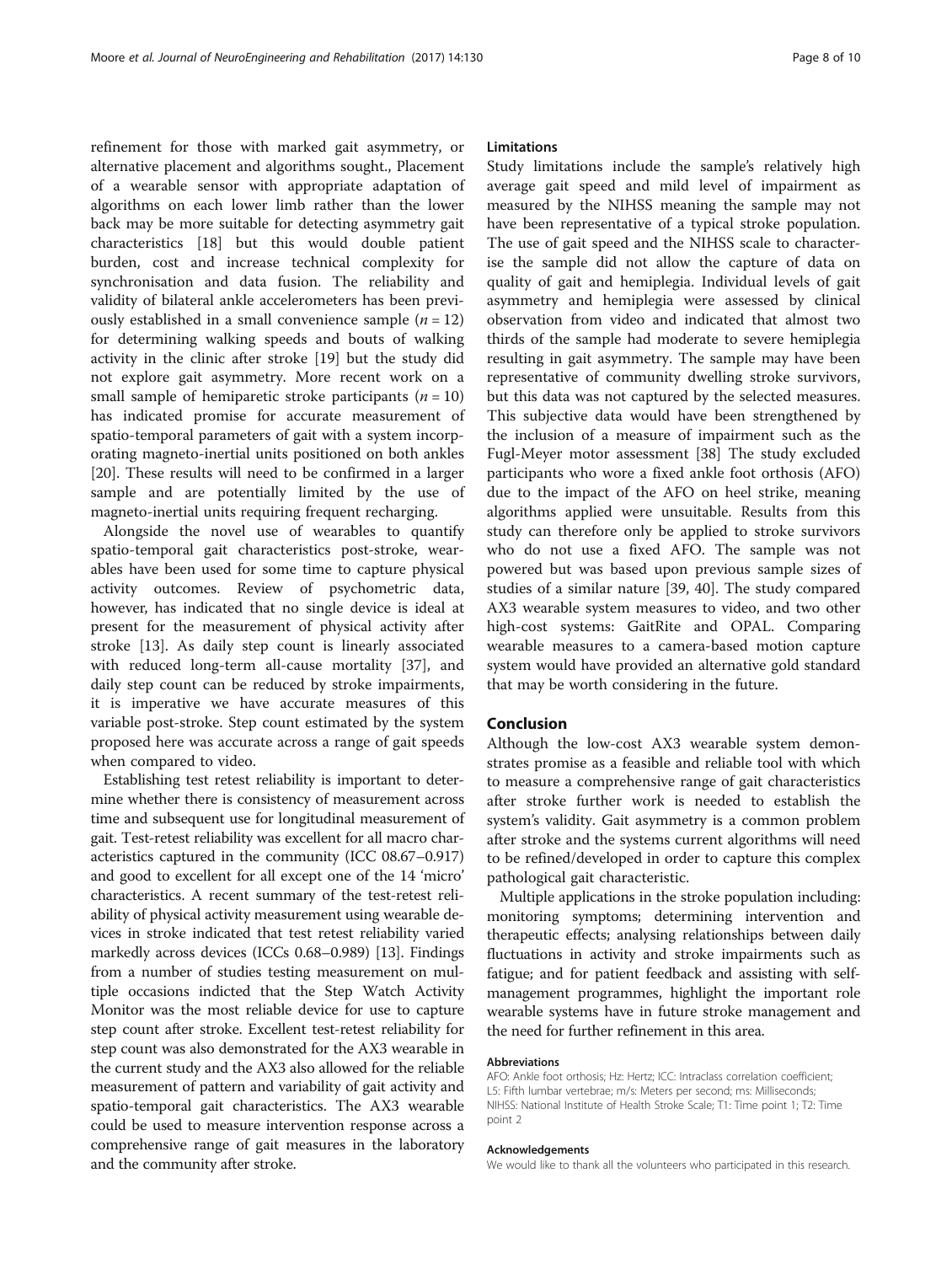#### <span id="page-8-0"></span>Funding

A Medical Research Council Centenary award supported the delivery of this research. This report is independent research supported by Health Education England and the National Institute for Health Research (HEE/ NIHR ICA Programme Clinical Lectureship, Dr. Sarah Anne Moore, ICA-CL-2015-01- 012). The views expressed in this publication are those of the author(s) and not necessarily those of the NHS, the NIHR or the Department of Health. LR, AH, SDD and AG are supported by the NIHR Newcastle Biomedical Research Centre (BRC) and Unit (BRU) based at Newcastle upon Tyne Hospitals NHS Foundation Trust and Newcastle University. The work was also supported by the NIHR/Wellcome Trust Clinical Research Facility (CRF) infrastructure at Newcastle upon Tyne Hospitals NHS Foundation Trust.

#### Availability of data and materials

The datasets used and/or analysed during the current study are available from the corresponding author on reasonable request.

#### Authors' contributions

SM, AG, SL, LR designed the study and wrote initial protocols. Participant recruitment and testing were undertaken by SM, AH, AG. Data collection and analysis was undertaken by SM, AH, AG, SDD. Substantial contributions to the interpretation of the data were made by all authors. All authors read and approved the manuscript.

#### Ethics approval and consent to participate

The Greater Manchester West Research and Ethics Committee approved the study (NRES Committee Northwest-Greater Manchester West 15/NW/0731). All subjects gave informed written consent for the study according to the Declaration of Helsinki.

#### Consent for publication

Not applicable

#### Competing interests

The authors declare that they have no competing interests.

## Publisher's Note

Springer Nature remains neutral with regard to jurisdictional claims in published maps and institutional affiliations.

#### Author details

<sup>1</sup>Institute of Neuroscience, Newcastle University Institute for Ageing, Clinical Ageing Research Unit, Campus for Ageing and Vitality, Newcastle University, Newcastle upon Tyne NE4 5PL, UK. <sup>2</sup>Department of Computer and Information Science, Northumbria University, Newcastle upon Tyne NE2 1XE, UK. <sup>3</sup> Auckland University of Technology, Auckland, New Zealand. <sup>4</sup>Institute of Neuroscience (Stroke Research Group), Newcastle University, 3-4 Claremont Terrace, Newcastle upon Tyne NE2 4AE, UK.

#### Received: 8 August 2017 Accepted: 13 December 2017 Published online: 29 December 2017

#### References

- 1. Fulk GD, Reynolds C, Mondal S, Deutsch JE. Predicting home and community walking activity in people with stroke. Arch Phys Med Rehabil. 2010;91:1582–6.
- 2. Moore SA, Hallsworth K, Ploetz T, Ford GA, Rochester L, Trenell MI. Physical activity, sedentary behaviour and metabolic control following stroke: a cross-sectional and longitudinal study. PLoS One. 2013;8:1–6.
- 3. Hackam DG, Spence D. Combining multiple approaches for the secondary prevention of vascular events after stroke. A quantitative modeling study. Stroke. 2007;38:1881–5.
- 4. Del Din S, Godfrey A, Mazzà C, Lord S, Rochester L. Free-living monitoring of Parkinson's disease: lessons from the field. Mov Disord. 2016;31:1293.
- 5. Wade DT. Measurement in neurological rehabilitation. Oxford: Oxford University Press; 1992.
- Lin J-H, Hsu M-J, Hsu H-W, Wu H-C, Hsieh C-L. Psychometric comparisons of 3 functional ambulation measures for patients with stroke. Stroke. 2010;41: 2021–5.
- 7. McDonough AL, Batavia M, Chen FC, Kwon S, Ziai J. The validity and reliability of the GAITRite system's measurements: a preliminary evaluation. Arch Phys Med Rehabil. 2001;82:419–25.
- 8. Wong JS, Jasani H, Poon V, Inness EL, McIlroy WE, Mansfield A. Inter- and intra-rater reliability of the GAITRite system among individuals with subacute stroke. Gait Posture. 2014;40:259–61.
- Del Din S, Godfrey A, Rochester L: Validation of an accelerometer to quantify a comprehensive battery of gait characteristics in healthy older adults and Parkinson's disease: toward clinical and at home use. IEEE J Biomed Health Inform. 2015;20(3):1–1.
- 10. Byun S, Han JW, Kim TH, Kim KW. Test-retest reliability and concurrent validity of a single tri-axial accelerometer-based gait analysis in older adults with normal cognition. PLoS One. 2016;11:e0158956.
- 11. Godfrey A, Lara J, Del Din S, Hickey A, Munro CA, Wiuff C, Chowdhury SA, Mathers JC, Rochester L. iCap: instrumented assessment of physical capability. Maturitas. 2015;82:116–22.
- 12. Hobert MA, Maetzler W, Aminian K, Chiari L. Technical and clinical view on ambulatory assessment in Parkinson's disease. Acta Neurol Scand. 2014;130: 139–47.
- 13. Fini NA, Holland AE, Keating J, Simek J, Bernhardt J. How is physical activity monitored in people following stroke? Disabil Rehabil. 2014;37(19):1–15.
- 14. Shaughnessy M, Michael KM, Sorkin JD, Macko RF. Steps after stroke: capturing ambulatory recovery. Stroke. 2005;36:1305–7.
- 15. Mahendran N, Kuys SS, Brauer SG. Recovery of ambulation activity across the first six months post-stroke. Gait Posture. 2016;49:271–6.
- 16. Roos MA, Rudolph KS, Reisman DS. The structure of walking activity in people after stroke compared with older adults without disability: a crosssectional study. Phys Ther. 2012;92:1141–7.
- 17. Storm FA, Heller BW, Mazzà C. Step detection and activity recognition accuracy of seven physical activity monitors. PLoS One. 2015;10:e0118723.
- 18. Trojaniello D, Ravaschio A, Hausdorff JM, Cereatti A. Comparative assessment of different methods for the estimation of gait temporal parameters using a single inertial sensor: application to elderly, post-stroke, Parkinson's disease and Huntington's disease subjects. Gait Posture. 2015;42:310–6.
- 19. Dobkin BH, Xu X, Batalin M, Thomas S, Kaiser W. Reliability and validity of bilateral ankle accelerometer algorithms for activity recognition and walking speed after stroke. Stroke. 2011;42:2246–50.
- 20. Trojaniello D, Cereatti A, Pelosin E, Avanzino L, Mirelman A, Hausdorff JM, Della Croce U. Estimation of step-by-step spatio-temporal parameters of normal and impaired gait using shank-mounted magneto-inertial sensors: application to elderly, hemiparetic, parkinsonian and choreic gait. J Neuroeng Rehabil. 2014;11:1–12.
- 21. Esser P, Dawes H, Collett J, Feltham MG, Howells K. Assessment of spatiotemporal gait parameters using inertial measurement units in neurological populations. Gait Posture. 2011;34:558–60.
- 22. Horak F, King L, Mancini M. Role of body-worn movement monitor Technology for Balance and Gait Rehabilitation. Phys Ther. 2015;95:461–70.
- 23. Godfrey A, Del Din S, Barry G, Mathers JC, Rochester L. Instrumenting gait with an accelerometer: a system and algorithm examination. Med Eng Phys. 2015;37:400–7.
- 24. Hickey A, Del Din S, Rochester L, Godfrey A. Detecting free-living steps and walking bouts: validating an algorithm for macro gait analysis. Physiol Meas. 2017;38:N1–N15.
- 25. Bamford J, Sandercock P, Dennis M, Warlow C, Burn J. Classification and natural history of clinically identifiable subtypes of cerebral infarction. Lancet. 1991;337:1521–6.
- 26. Brott T, Adams H, Olinger M, Marler J, Barsan M, Biller M, Spilker J, Holleran R, Eberle R, Hertzberg V, et al. Measurements of acute cerebral infarction: a clinical examination scale. Stroke. 1989;20:864–70.
- 27. Galna B, Lord S, Rochester L. Is gait variability reliable in older adults and Parkinson's disease? Towards an optimal testing protocol. Gait Posture. 2013;37:580–5.
- 28. Kuys SS, Brauer SG, Ada L. Test-retest reliability of the GAITRite system in people with stroke undergoing rehabilitation. Disabil Rehabil. 2011;33:1848–53.
- 29. Lord S, Galna B, Verghese J, Coleman S, Burn D, Rochester L. Independent domains of gait in older adults and associated motor and nonmotor attributes: validation of a factor analysis approach. J Gerontol Ser A Biol Med Sci. 2013;68:820–7.
- 30. Hickey A, Del Din S, Rochester L, Godfrey A. Detecting free-living steps and walking bouts: validating an algorithm for macro gait analysis. Physiol Meas. 2016;38:N1.